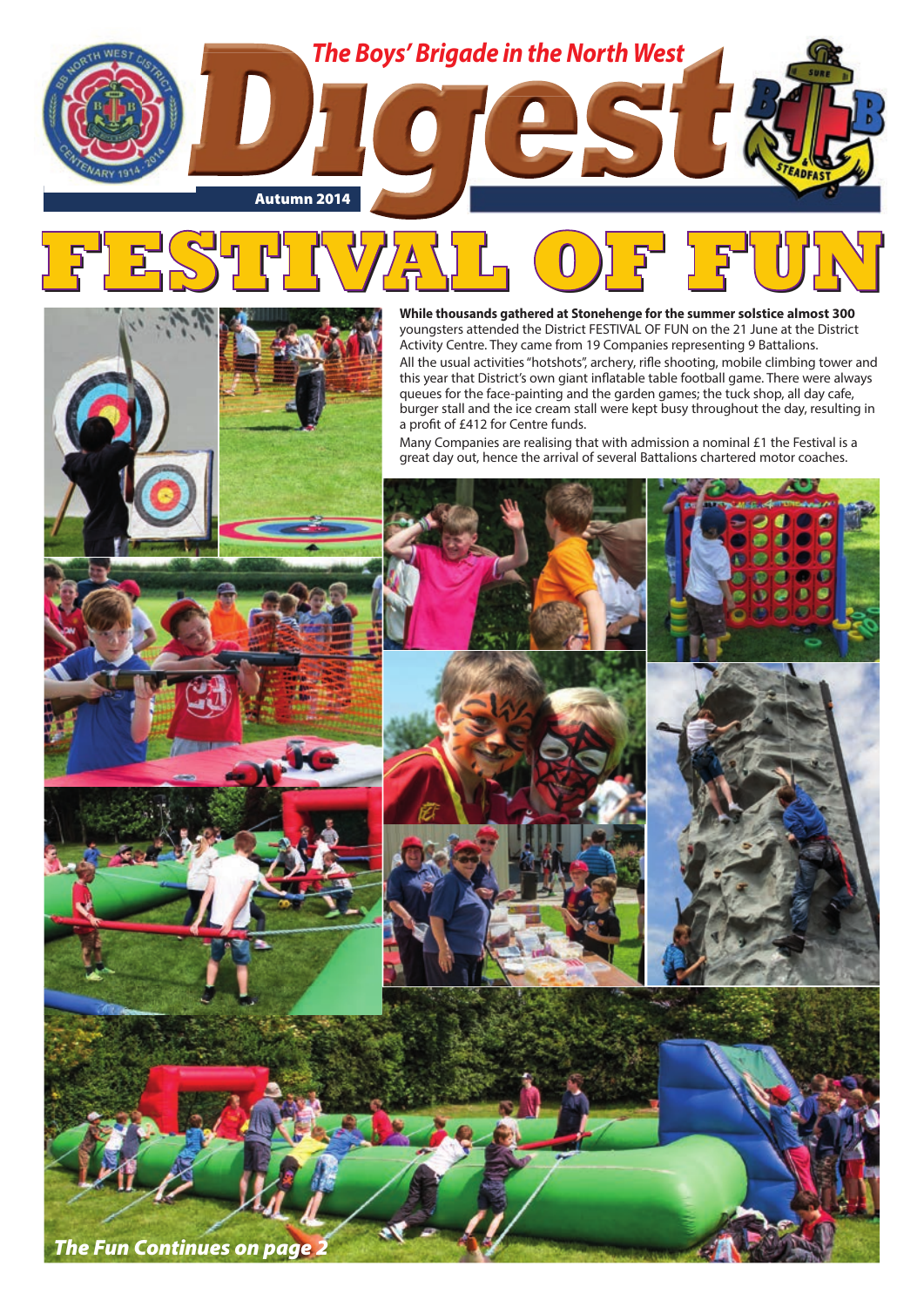**The current issue of the BB Gazette devotes four**  pages to "Our Brand", stressing the need for more consistency in the presentation of the BB logo in print and publicity material.

As we approach a new session I believe we should give similar attention to our 'Brand Values' which are contained in our Object and Mission Statement, these are core values stressing our commitment as a distinctly Christian organisation with a vision for the spiritual development of young people. I am convinced this vision can best be achieved in partnership with our churches. I was recently introduced at a Company event to a person from a congregation who identified himself as a 'Prayer Partner' for the Company - I commend this idea to you.

Paul's letter to the Colossians Chapter 4 asks us to "continue steadfastly in prayer – that God may open to us a door for the word, to declare the mystery of Christ".

> Yours in the fellowship of the Gospel **Alan McLoughlin** *District President*

# *Brand Values* GIVING & RECEIVING



**Two formal presentations were made during the Festival of Fun.** A presentation to a representative of Mission Aviation Fellowship of a cheque for £1,090 this being the total raised by the District Charity Appeal 2014. A cheque for £500 was received from the Masonic Grand Charity (Arnold Singer Memorial fund) towards the District Training Centre "Boiler Fund" this was presented by members of the Arrowhead Lodge of Freedom, Ashton in Makerfield.

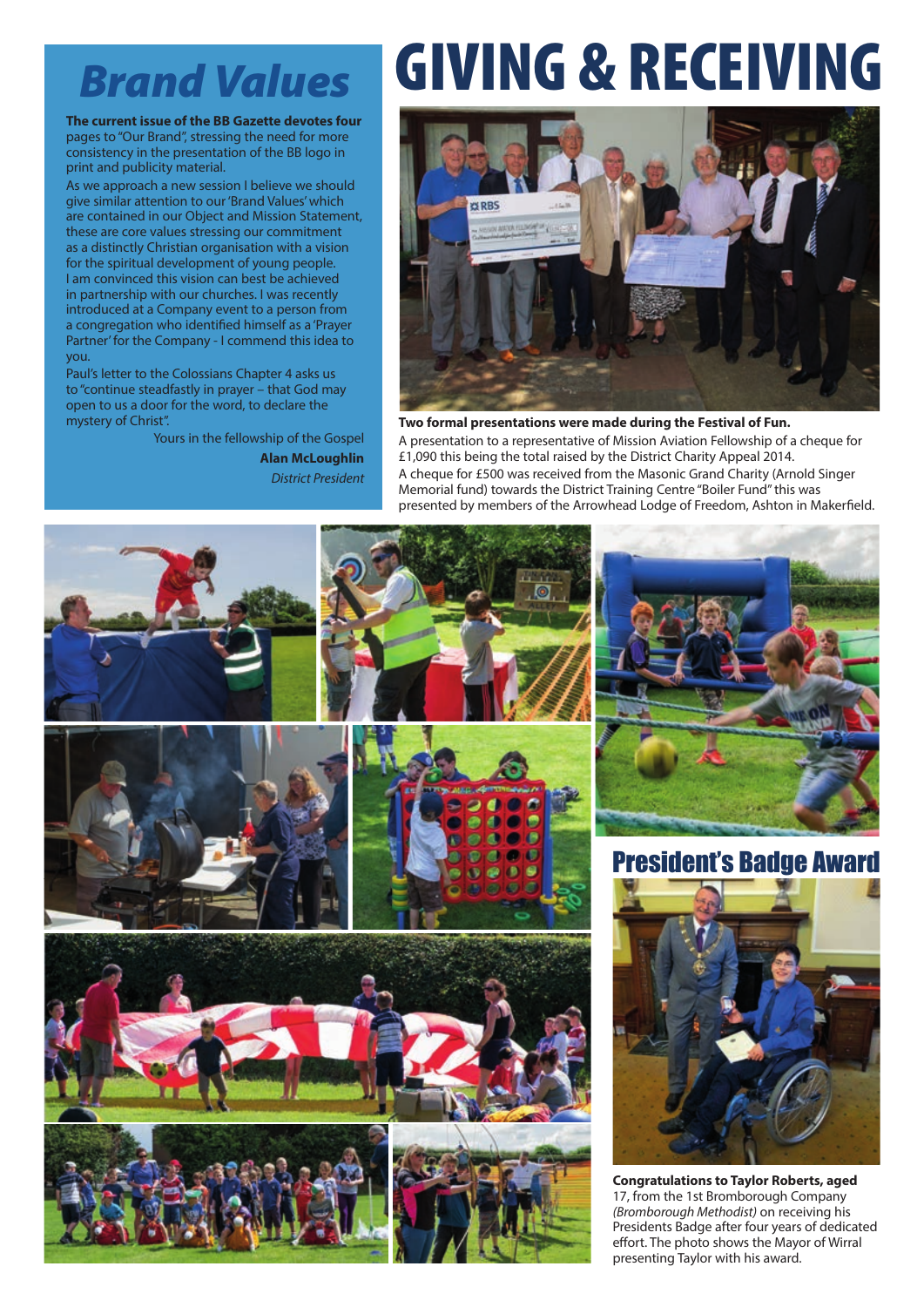

**Congratulations go to Joseph Hagan, a member of the 7th** Southport *(Birkdale Methodist)* on winning the 'Champion Volunteer' section of the 'National Diana Award' after being nominated by his teachers at Meols Cop High School. He was presented with his certificate by Rt. Hon. Baroness Royall of Blaisdon (Leader of the opposition of the House of Lords) at a ceremony held at Barclays HQ at Canary Wharf. In their nomination the school wrote "Joseph is a peer mentor and volunteers in school to support students with Asperger's syndrome. He has an extemely positive and patient nature, never failing to go above and beyond what is expected of him.

## **50th Cleveland Hike**



**From left to right: Derek Stevenson, Jack Wheelhouse, Ali & Tom Burrows**

Members of the 1st Burton in Kendal (*St James Parish)* participated in the expedition section of the hike, which took place 28/29 June in the North Yorkshire moors.

The hike, celebrating its 50th year, is a permanent fixture in the Boys' Brigade calendar and a Commemorative Badge has been given to those taking part.

Company Captain David Mills, who acted as mini bus driver, said "We have participated in the Hike over several years entering teams of various ability this something even the smallest Company, with the due preparation, can participate in".

The Company came in 11th place out of the 28 teams taking part. The team supervisor was Company helper Derek Stevenson.



**To celebrate the 40th anniversary of the** formation of the East Lancashire Battalion the Battalion organised a trip for the boys to 'Eureka' the National Children's Museum in Halifax. Thirty members representing all the Companies in the Battalion attended.

# THE DIANA AWARD PROGRAMME PRIORITIES



**As part of our constant effort to review what we offer and keep ourselves fresh**  and innovative, this year the 35th Liverpool focussed on reinvigorating their Junior Section programme as one of its priorities. Initially, the section staff broke the session down into: "regular" evenings; and "exceptional" evenings.

With our "regular" evenings, we wanted to make them as effective and developmental as possible so we asked the boys what they most enjoyed about Juniors and what could be made better. From this, we were able to restructure parts of the meeting; we introduced more crafts items, we introduced new games, and we pruned some of the activities we'd been using for some years. This has proved very successful.



The section staff wanted to use the "exceptional" evenings to bring totally new experiences to the programme, but also to ensure they were varied enough to



we're featured much more widely in the Gazette, as well as the local press.

capture the imagination of all members and that the evenings were spread evenly across the year. Hence, this year, they brought in a team building company to teach the boys (and staff) some new games; we linked up with Liverpool Hope University and had some American students visit and teach the boys American Football; we took the section to an outdoor adventure park for the evening; and organised a visit from Merseyside Fire and Rescue service, which included an interactive tour of a Fire Engine. Furthermore, we linked up with a local community group and took some of the boys planting in the local area and took our Year 6 boys on an expedition weekend away with the Company Section.

As an offshoot of these efforts, the social network presence has really taken off and

The process has been really beneficial for the section and our boys have been enthused by some of the new activities on offer. The task now is to ensure this enthusiasm is maintained into next year, which it looks set to – we've already planned for a visit from a local police unit and a visit from a falconry team.